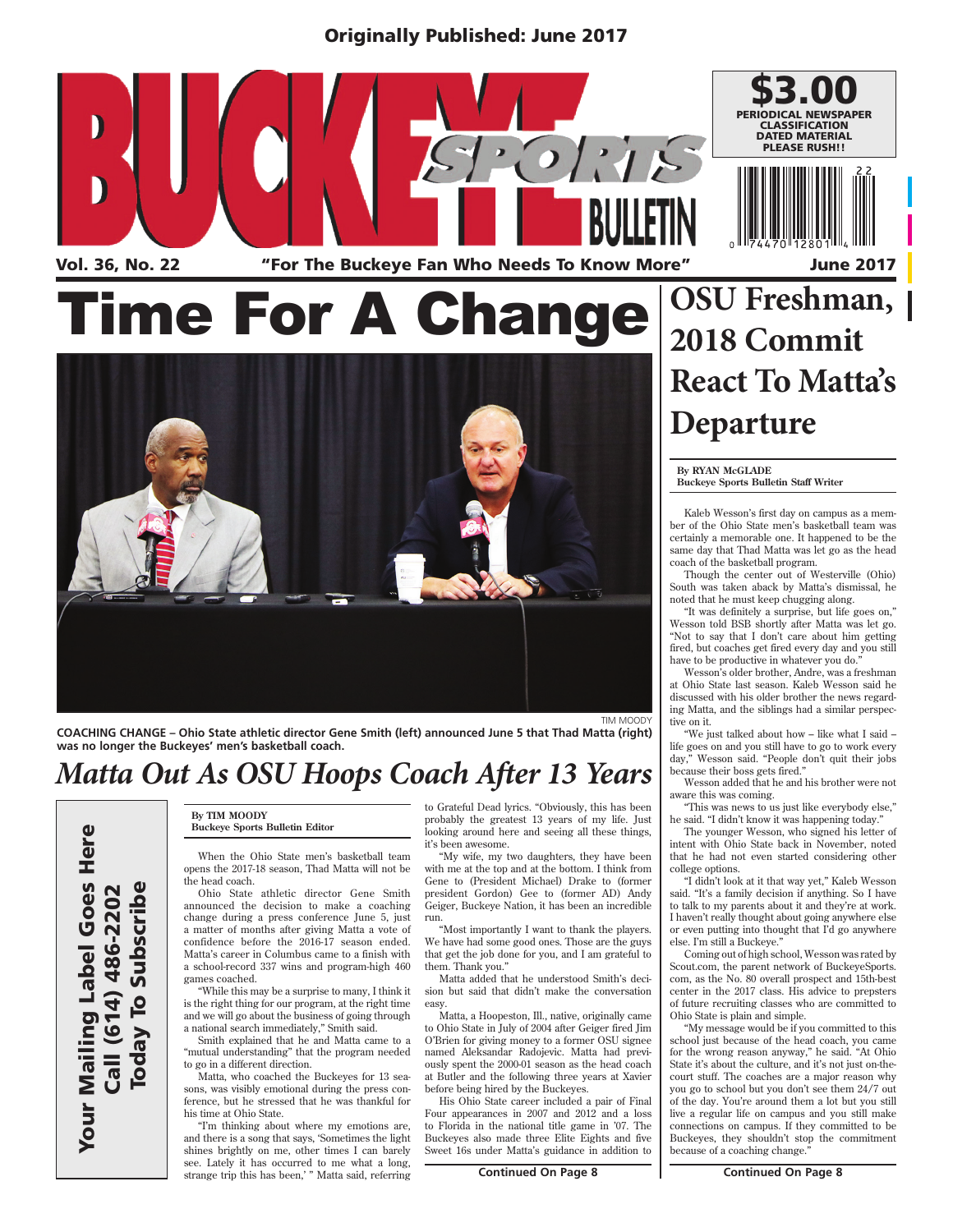### Originally Published: June 2017



Vol. 36, No. 22 June 2017 www.BuckeyeSports.com

Buckeye Sports Bulletin (USPS 705-<br>690, ISSN 0883-6833.) is published 24<br>times a year (weekly September through<br>November, biweekly mid-March through<br>May and January through early March<br>and monthly June through August and **December) by:**

**Columbus Sports Publications 1350 W. Fifth Ave., Suite 30 P.O. Box 12453 Columbus, Ohio 43212 (614) 486-2202 bsb@buckeyesports.com**

**Periodical class postage paid at Columbus, Ohio, and additional mailing offices. POSTMASTER: Send address changes to: Buckeye Sports Bulletin, P.O. Box 12453, Columbus, Ohio 43212. Subscription rates: \$89.95/year.**

| <b>PUBLISHER</b><br><b>Frank Moskowitz</b>                                                                                                               |                                                                                                                                                                             |  |  |
|----------------------------------------------------------------------------------------------------------------------------------------------------------|-----------------------------------------------------------------------------------------------------------------------------------------------------------------------------|--|--|
| <b>ASSISTANT PUBLISHER</b><br><b>Becky Roberts</b>                                                                                                       |                                                                                                                                                                             |  |  |
| <b>EDITOR</b><br><b>Tim Moody</b>                                                                                                                        |                                                                                                                                                                             |  |  |
| <b>MANAGING EDITOR EMERITUS</b><br><b>Mark Rea</b>                                                                                                       |                                                                                                                                                                             |  |  |
| <b>ASSISTANT PUBLISHER EMERITUS</b><br>Karen Wachsman 1944-1999                                                                                          |                                                                                                                                                                             |  |  |
| <b>Sonny Brockway</b><br><b>Kevin Dye</b>                                                                                                                | <b>PHOTOGRAPHY</b><br><b>Terry Gilliam</b><br>Josh Winslow                                                                                                                  |  |  |
| <b>Bill Armstrong</b><br><b>David Breithaupt</b><br><b>Rich Exner</b><br><b>James Grega</b><br>Jimmy Longo<br><b>Eric Loughry</b><br><b>Ryan McGlade</b> | <b>CONTRIBUTORS</b><br><b>Craig Merz</b><br><b>Bob Roehm</b><br><b>Julie Roy</b><br><b>Mark Schmetzer</b><br><b>Steve Siegfried</b><br>Jeff Svoboda<br><b>Mike Wachsman</b> |  |  |
| <b>ADVERTISING REPRESENTATIVES</b><br>Jan Jager<br>Dave Tebay<br><b>Ron Friedman</b>                                                                     |                                                                                                                                                                             |  |  |
| Sept. 10<br>No. 1<br>Sept. 17<br><b>No. 2</b><br>Oct. 1<br>No. 3                                                                                         | 2016-17 PUBLICATION SCHEDULE (VOL. 36)<br>No. 13 Dec. 17<br>No. 14 Jan. 14<br>No. 15 Jan. 28                                                                                |  |  |

| <b>No. 3</b> | Oct. 1         | No. 15        | Jan. 28        |
|--------------|----------------|---------------|----------------|
| No. 4        | Oct. 8         | No. 16        | <b>Feb. 11</b> |
| No. 5        | Oct. 15        | No. 17        | March 4        |
| No. 6        | Oct. 22        | No. 18        | March 18       |
| <b>No. 7</b> | Oct. 29        | No. 19        | April 1        |
| No. 8        | <b>Nov. 5</b>  | No. 20        | April 15       |
| No. 9        | Nov. 12        | No. 21        | May            |
| No. 10       | <b>Nov. 19</b> | <b>No. 22</b> | June           |
| No. 11       | <b>Nov. 26</b> | No. 23        | July           |
| No. 12       | Dec. 3         | No. 24        | <b>August</b>  |
|              |                |               |                |

 **The next issue (July cover date) will be mailed on July 3.**

 **Buckeye Sports Bulletin is a privately owned newspaper and is not affiliated direct-ly or indirectly with The Ohio State University.**



# *A Lot Went Into Matta's OSU Departure*

**OPINION** 

A word of caution to the next high-profile coach at Ohio State: Beware of directors of athletics bearing votes of confidence.

During a March 2011 news conference OSU athletic director Gene Smith stated that he stood behind head football coach Jim Tressel as the so-called Tattoo-gate scandal began to take wing. Less than three months later, Smith asked for and received Tressel's resignation.

Apparently, three months is about the shelf life for a vote of confidence emanating from the Ohio State athletic department.

Smith announced June 5 that Thad Matta was out, bringing to an end the 13-year tenure of arguably the most successful head coach in the history of the university's men's basketball program. That announcement came less than three months after Smith had indicated that Matta would return for the 2017-18 season.

"I am confident in (Thad's) leadership to return the program to the winning ways that we have all enjoyed during his 13-year tenure," Smith said March 9, interestingly nearly five years to the day from when the AD told reporters, "I think everyone knows how I feel about Jim Tressel. There is no better coach at developing young people than Jim."

Before you argue that it's an apples-to-oranges comparison between Tressel and Matta, I get that. I understand why the university felt it had to fire Tressel, although one of the reasons given at the time was because it might help mitigate any NCAA sanctions the football program might have faced. Obviously, it did not.

I long ago came to grips with Tressel's ouster even though I continue to believe had the coach courted the fancy of certain well-heeled boosters, influential board of trustee members and a certain swath of the Columbus news media, he might have weathered that storm five years ago.

But Matta cut a much different figure.

While Tressel was a micromanager in every way imaginable, Matta was more of a big-tent coach. He was exuberant and accessible, seemed equally at ease with a prospective recruit as he was with the president of the university, and cultivated a media savviness that helped him navigate around and through a number of rough patches during his tenure.

Many of the posts on social media the day of Matta's ouster were slightly different takes on the same meme: "Nice guy but it was time for him to go." In other words, 11 years of success was wiped out by the two most recent seasons of underachievement. Woody Hayes once famously said, "Fans are fickle," and one may presume the legendary coach wasn't just talking about football fans.

The simple fact is that Matta being a nice guy doesn't mean much in today's world of college and professional sports. You would be hard-pressed to find two bigger horses' asses than Nick Saban or Bill Belichick, yet you cannot argue with the success each has enjoyed.

Perhaps there is something to the old "nice guys finish last" adage.

#### Unparalleled Level Of Success

I remember when Matta was introduced as head coach at Ohio State in July 2004. It was a news conference full of hope, and I remember the youthful face, the omnipresent chewing gum, the dark suit and the buckeye in his pocket. I also remember the raging tire fire of a program he inherited from Jim O'Brien and the NCAA infractions and postseason ban that were to come.

Yet Matta somehow managed to squeeze a 20-12 finish out of his team that first season, a campaign punctuated by the regular-season finale at Value City Arena when senior Matt Sylvester's three-point bomb with 5.1 seconds remaining gave the Buckeyes a 65-64 upset of top-ranked Illinois. That victory signaled that Ohio State was poised to return to center stage, both in the Big Ten as well as college basketball at large.



The next season, that statement became even more emphatic when the Buckeyes returned to the NCAA Tournament to begin a run of nine tournament appearances over the next 10 years. Before Matta arrived in Columbus, Ohio State had played in the tournament only nine of the previous 21 seasons.

Along the way, Matta's program strung together a four-year run during which it posted a 123-27 overall record that included three Big Ten regular-season championships, an equal number of conference tournament titles, two Elite Eight appearances and one trip to the Final Four.

Matta won more games than any other coach in program history and earned five Big Ten championships, but more than that, he went about his business the right way. In an era when some fans are happy with NCAA infractions every few years so long as there are a couple of national championship trophies hoisted along the way, Matta ran a program that never had the slightest hint of impropriety. Additionally, he raised the graduation rate of the program from 20 percent when he took over to 88 percent.

In other words, everything being fair, Matta earned the right to go out on his own terms. But make no mistake. He was not afforded that luxury. No matter what it was called, or how it was spun, it was not a retirement. I can't conceive that it was Matta's plan to ride off into the sunset at this particular time. It was purely a business decision based upon the perception that the coach could no longer recruit at a five-star level.

The recent news of the departure from the program by JaQuan Lyle wiped out the only player remaining from the fiveman recruiting class of 2015, and when Cincinnati Princeton wing Darius Bazley – acknowledged as Ohio's top prospect for 2018 – withdrew in April his commitment to Ohio State, it appeared that Matta had indeed lost the magic that lured such stars as Mike Conley, Greg Oden, Evan Turner and D'Angelo Russell as well as Daequan Cook, David Lighty, Jared Sullinger, Jon Diebler, Kosta Koufos, William Buford and Aaron Craft to Columbus.

In Smith's own words, the recent failures on the recruiting trail facilitated a change in his thinking from three months ago.

"We had a good plan going into the summer (and) recruiting is a major part of that plan," the AD told reporters. "We weren't winning the battles in recruiting that I thought we might have a chance to win, as (Thad) did. And so, as we started talking about that (during a meeting three days before the announcement), the flow of

the conversation took me to the reality. … And I said, 'Thad, maybe it's time to make a change,' and he agreed."

Maybe the coach agreed, but his frayed emotions were clearly on display as was a rounded face bearing the lines of a man who has battled excruciating pain in his back, leg and foot for the past 10 years.

Matta tried several times to interject a bit of lightheartedness into the proceedings, joking with several media members as well as borrowing the "what a long strange trip it's been" lyric from the Grateful Dead song "Truckin' " to help describe his tenure.

Appearing in a blue blazer and open-collared white shirt – no scarlet or gray, wheth-er intentional or not – Matta clearly wanted to portray a man comfortable with what had happened. Except he didn't look completely comfortable – especially when his voice repeatedly cracked while talking about his wife and daughters.

Matta conceded that "we've dealt with some major negativity in recruitment … and we were battling some things we couldn't overcome," alluding to the fact that opposing coaches were using his health and tenuous coaching future against him.

Still, while Matta volunteered that he "completely understands" the decision Smith made, I got the sense that, despite what was said by his boss, he didn't necessarily agree with it.

At one point, when asked if he thought he would still be head coach if not for his health problems, Matta replied, "Yeah," before pausing briefly to add, "Probably."

#### Who Will Be The Successor?

Before Matta got in his car to leave Value City Arena following his "retirement" announcement, pundits had already put together a list of potential successors, a list that included everything from the sublime (Sean Miller of Arizona) to the practical (Chris Mack of Xavier and Mick Cronin of Cincinnati) to the ridiculous (former Indiana head coach Tom Crean).

The reality of the situation is that Ohio State might not be able to attract a so-called big name to replace Matta. While the perception of the program might be that Matta elevated it back to elite status, the cold truth of the matter is that the Buckeyes are six years removed from their last Big Ten championship and feature a roster chock full of underachieving or less talented players.

Not that those facts would deter any up-and-coming coach, of course. But whatever enterprising young man decides to become Matta's successor should understand where his new program stands. Matta knew basketball always ran a distant second to Ohio State football, but that never seemed to bother him the way it did some of his predecessors.

Likewise, Matta never complained that the attendance figures for his program were mainly due to the building in which his team plays its home games. It wasn't his fault the university built the Schottenstein Center in an out-of-the-way corner of the campus that wasn't close to anything when it was built, and nearly 20 years later, still isn't close to much of anything.

Before he signs on the dotted line of any multiyear contract, the next coach of the Ohio State men's basketball team should be mindful of those things – that and insist upon a clause prohibiting votes of confidence.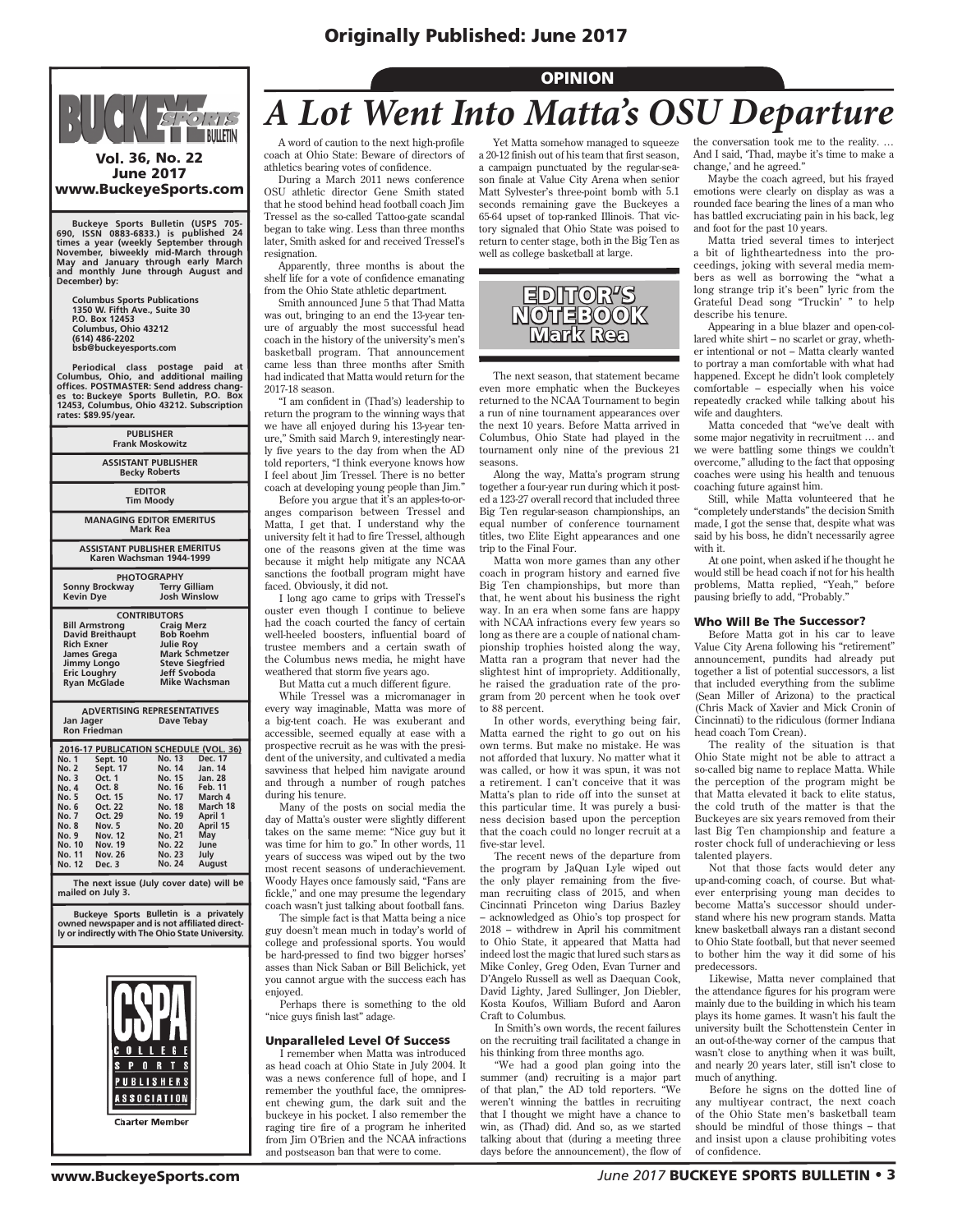#### COVER STORIES

# **Recruiting Played A Role In Matta's Departure**

#### **Continued From Page 1**

winning five Big Ten regular-season crowns and four more league-tournament titles.

Over the past few years, the program took a step backward in terms of on-court product. In 2014-15, Ohio State finished the year with a 24-11 overall record but struggled to an 11-7 mark in league play. The Buckeyes made it to the second round of the NCAA Tournament that year before losing to Arizona, 73-58. That proved to be Matta's final appearance in the Big Dance as Ohio State's head coach.

The following year, Ohio State went 21-14 and lost to Florida in the second round of the National Invitation Tournament. After the season, three members of Ohio State's five-man recruiting class from 2015 opted to transfer from the school and a fourth – Austin Grandstaff – had already left for Oklahoma during the regular season. The fifth member of that 2015 class, guard JaQuan Lyle, quit the team following the 2016-17 season.

Matta's final season in Columbus was his worst, record wise, as the Buckeyes finished 17-15 overall and 7-11 in the Big Ten last season, missing out on non-Big Ten tournament postseason play entirely.

Matta's success at Ohio State was largely based on recruiting. The Buckeyes made the 2007 title game with a freshman class that included one-and-done stars such as Greg Oden, Mike Conley and Daequan Cook. In recent years, though, recruiting had fallen off, and that wasn't ignored by Smith.

The athletic director said his conversation with Matta about making a change had taken place June 2 during a meeting about recruiting.

"We had that touch-base meeting last Friday, and it is kind of hard for me to articulate to you how those meetings go where we sit and talk about, where are we?" Smith said. "It was primarily, obviously about recruiting."

Smith noted that he felt confident about Ohio State's plan for the summer, especially where recruiting was concerned. When it came down to it, some of those plans fell through.

"Recruiting is a major part of it," Smith said. "We weren't winning the battles in recruiting that I thought we might have a chance to win, as (Thad) did. As we started talking about that … which was three months or so after our (planning) meeting, the flow of the conversation took me to the reality that, 'You know what? Thad, maybe it's time for us to make a leadership change.''

Ohio State locked in a two-man class this year, with four-star center Kaleb Wesson and three-star guard Braxton Beverly signing with the Buckeyes.

Ohio State had three commits for the 2018 class before four-star forward Darius Bazley opted to decommit, leaving just fourstar guard Dane Goodwin and three-star forward Justin Ahrens in the class.

Part of the downward trend for Ohio State in recent years could also be attributed to Matta's health. The coach has had long-term problems with his back, and on June 16, 2007, he underwent a surgery that was supposed to help. The procedure went wrong, though, and left him with what doctors call "drop foot," meaning he would need to wear a brace on his right leg the rest of his life. In total, Matta has undergone four back surgeries, with the first coming when he was 15 years old.



TIM MOODY

**SUCCESFUL CAREER – Thad Matta leaves Ohio State as the winningest coach in program history.**

With his Ohio State career over, Matta admitted that he would probably still be with the Buckeyes if he were 100 percent healthy. "There's had to be a lot of adjustments,"

Matta said. "We had our heyday when I was in this situation. By no stretch am I using that as an excuse. Do I wish it was better? Yes, I do. Gene probably wishes it was better. It is just one of those things. But I would never make that as an excuse. It is what it is, and I have had to deal with it."

Matta's health has been a hindrance on the recruiting trail as well. In 2017, he admitted that an opposing school had told a recruit he was dying – which wasn't true – but negative recruiting for health-related reasons still played a part for Ohio State under Matta.

With his Ohio State career over, Matta wasn't ready to say he was done coaching for good, but another job wasn't his first priority.

Never say never," Matta said. "Honestly, my whole focus right now is trying to get healthy. That is all I am concerned about. If I were to go back into coaching, it would probably be track. When the parents want to cuss me out after a game, I can say, 'This is the time your son ran. I can't help you on that. There were no shots or touches or anything like that.' I don't know. My whole focus is on getting my body where I can continue to be serviceable.

"I don't think anyone can truly comprehend what this job does to you. I went through a year where I couldn't walk. I couldn't take my shoes off after a game, I couldn't take my pants off after a game."

Although he wasn't sure what the future holds, Matta had a firm idea of what he'd like to be remembered for in Columbus, and it doesn't necessarily have anything to do with wins and losses.

"I hope No. 1 I am remembered as a really good person," he said, "a guy who cared about the university and cared about his players. I think from that perspective, that is probably what is most important to me."

Before the press conference, reports surfaced that Matta would coach one more season before retiring. Smith made it clear that that option was not on the table.

"We did not talk about, I did not say to him, 'Can you stay one more year?' " Smith said. "That was never a part of our conversation. I felt where he was. I also quantifiably looked at where we were from my responsibility point of view. I just felt like it was time."

#### Moving Forward

After announcing that Matta's time at Ohio State had come to an end, Smith said there wasn't an exact timetable for the Buckeyes to make a new hire.

"No time is optimal, but obviously this time is not the best," he said. "I need to be sensitive to what I am dealing with in this window of time. I do not have a timeline, but I am going to do my best to search and find the right person that fits the Ohio State University.

"Besides wins and losses, Thad has set a standard of culture and how we do things the right way. In basketball, you need to take your time and find the right person that you know is always going to do it the right way when you're not looking. I am going to take my time and do it right.

Smith added that Matta agreed to stay on to help with the transition process.

"He will help me as I talk to candidates," Smith said of Matta. "As soon as I call a candidate, they are going to call him next. We have to be aligned with our conversations. He will help me."

For the time being, Smith said all Ohio State assistant coaches and staff members were still employed at the university. Matta, who has three years remaining on his contract, will receive all of the remaining compensation as well.

Smith did say that he doesn't anticipate a current member of Ohio State's staff being the next head coach, "but anything could happen."

Matta stressed that he wants to do what he can to help the program going forward where other coaches might choose to distance themselves from a similar situation.

"I want this basketball program to win a national championship," he said. "I have spent 13 years here, and this place is home to my family and (Smith) knows that. I think that is why we were able to have the type of conversation because of the man that he is."

Because Matta's departure was unexpected, there had been limited speculation as of press time on who Ohio State's next head coach could be. Some potential options included Xavier coach Chris Mack, Arizona head coach Sean Miller, Butler coach Chris Holtmann or even Oklahoma City Thunder coach Billy Donovan.

## **Goodwin Says He's Still Committed To Ohio State**

#### **Continued From Page 1**

One recruit who is a Buckeye pledge is Dane Goodwin, a four-star product out of Upper Arlington, Ohio, from the 2018 cycle. Goodwin (6-4, 175) committed to Ohio State in December of 2014, before even playing his first game of high school basketball.

"I would say that it's kind of hard to tell just because I've been with Ohio State for that long," Goodwin told BSB when asked if he would consider looking at other schools. "I feel obligated and I still do want to go to Ohio State. That's still a very reasonable and doable option for me. I'm still looking forward to that. But like I said, as of now, I'm still committed and that's really all I can say."

Goodwin, Scout's No. 63 overall recruit and 14th-ranked shooting guard in 2018, added that Matta's presence was certainly a critical reason he committed to the Buckeyes so early.

 "Being the head coach, one of the main reasons you commit to a school would be because of the coach, and that was definitely a big aspect of my decision," Goodwin explained. "Thad is the type of guy you look forward to being coached by and to be around. To see it go down like that is definitely heartbreaking.

"I think just like everyone else, it kind of took me by surprise too. I was seeing on Twitter that he was going to have one more year, and then 20 minutes later getting a call that he was fired definitely took me by surprise. It kind of hits you hard. Still to this point, it really hasn't sunk in yet."

Goodwin is good friends with fellow 2018 Ohio State commit Justin Ahrens (6-5, 180), a three-star small forward out of Versailles, Ohio. The two talked shortly after the Matta news broke, Goodwin said.

"Right after it happened we texted back and forth making sure we both knew what was going on and then go from there," Goodwin said. "Nothing has changed as of right now."

Upper Arlington head coach Tim Casey told BSB he believes Matta's exit would bring some level of pause to Goodwin in regard to his future.

"I think a lot of where you decide to go to school is your relationship with the coach," Casey explained. "So I'm sure now that that relationship is no longer, I can't imagine that (Dane's) not going to rethink his decision and at least explore other opportunities and things like that."

When asked for his reaction concerning Matta no longer being the head coach at OSU, Casey could say nothing but positive things about the former Buckeye coach.

"My initial thoughts are that's a really good coach who has done a really good job," Casey said of Matta. "Anytime you're in the coaching profession it's a tough profession, but I think Coach Matta has been nothing but nice, open, always willing to work with the high school coaches in the state.

"It saddens me that this happened. I think very highly of Coach. I think he's a great guy, he's a great person. I think he's a good coach and I'm sure whatever is in his future – if he wants to continue to coach – he's going to land on his feet and get a great job and build a great program again like he did at Ohio State."